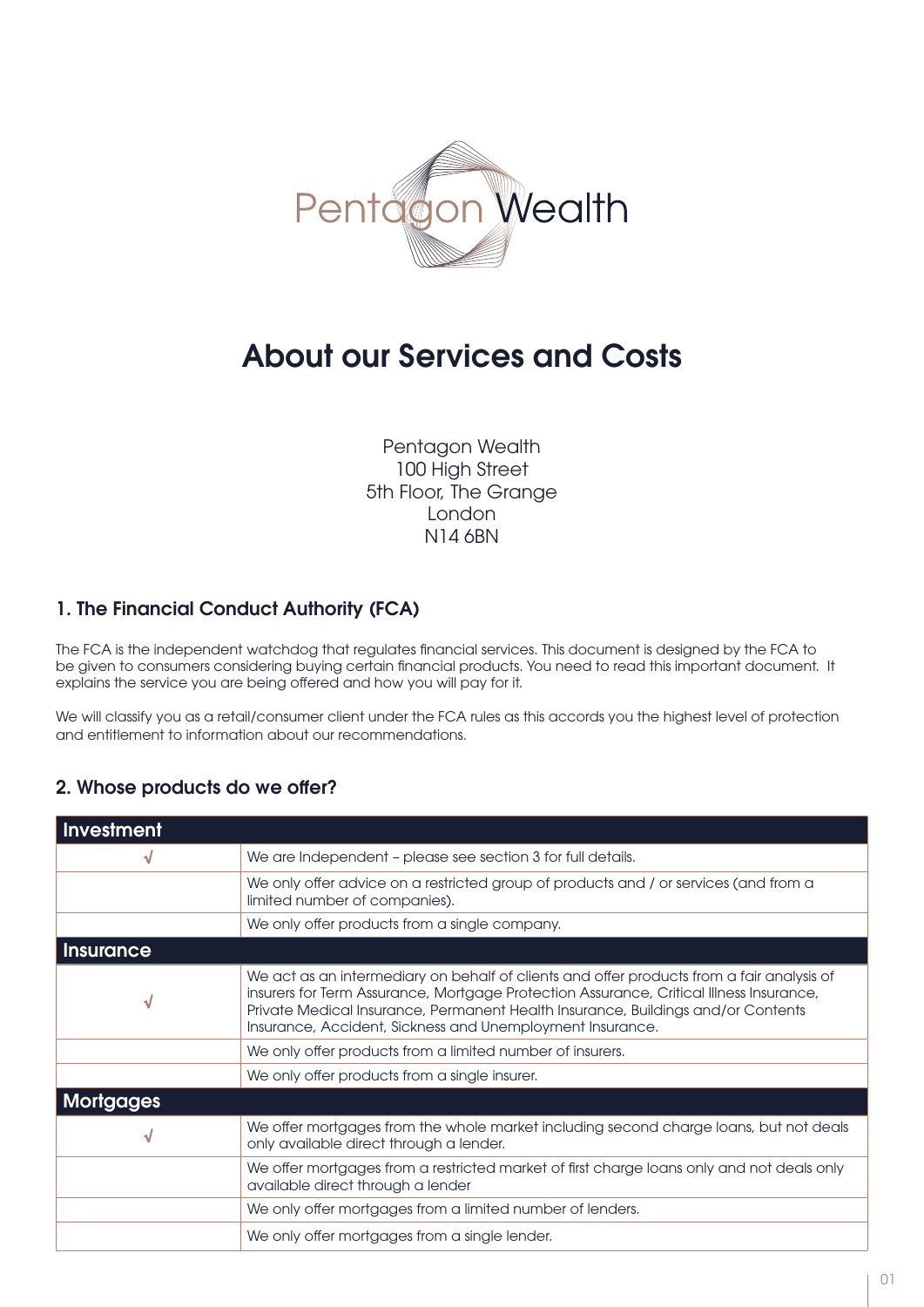

## 3. Which service will we provide you with?

| Investment       |                                                                                                                                                                                                                                                                                                                       |
|------------------|-----------------------------------------------------------------------------------------------------------------------------------------------------------------------------------------------------------------------------------------------------------------------------------------------------------------------|
| $\sqrt{}$        | Independent advice - We will advise and make a recommendation for you after we have<br>assessed your needs. Our recommendation will be based on a comprehensive and fair<br>analysis of the market.                                                                                                                   |
|                  | Restricted advice - We will advise and a make a recommendation for you after we have<br>assessed your needs, but we only offer advice on limited types of products, or products<br>from one company or a limited number of companies.                                                                                 |
|                  | No advice - You will not receive advice or a recommendation from us. We may ask some<br>questions to narrow down the selection of products that we will provide details on. You will<br>then need to make your own choice about how to proceed.                                                                       |
| Insurance        |                                                                                                                                                                                                                                                                                                                       |
| N                | We will advise and make a recommendation for you after we have assessed your needs<br>for Term Assurance, Mortgage Protection Assurance, Critical Illness Insurance, Private<br>Medical Insurance, Permanent Health Insurance, Buildings and/or Contents Insurance,<br>Accident, Sickness and Unemployment Insurance. |
|                  | You will not receive advice or a recommendation from us. We may ask some questions to<br>narrow down the selection of products that we will provide details on. You will then need<br>to make your own choice about how to proceed.                                                                                   |
| <b>Mortgages</b> |                                                                                                                                                                                                                                                                                                                       |
|                  | We will advise and make a recommendation for you on mortgages after we have<br>assessed your needs.                                                                                                                                                                                                                   |
|                  | You will not receive advice or a recommendation from us. We may ask some questions to<br>narrow down the selection of mortgages that we will provide details on. You will then need<br>to make your own choice about how to proceed.                                                                                  |

## 4. What will you have to pay us for our services?

#### Investment

#### Our Investment Services and Costs

We provide you with an initial consultation at our cost. This helps us to understand your financial objectives and will confirm how we can support you in working towards these. We will also discuss the cost, and levels, of our services both initially and throughout our relationship with you.

We charge our services by way of a fee. These fees are based on a percentage of the amount you invest or an hourly rate.

If you pay for our services directly, we accept payment by cheque or bank transfer (but we do not accept cash as payment) and we will issue a receipt to you.

#### Services offered

First it is important to understand the 3 stages of service which we offer:

#### 1) Advice - Financial Review and Recommendation

This can be a continuation from the initial discussion, where agreed, or a further appointment. This process covers the:

- gathering of information about your existing financial arrangements and full personal circumstances;
- understanding of your investment knowledge and attitude and tolerance towards investment risk;
- recommendation of an asset allocation model that matches your risk profile and the subsequent assessment and suitability of any existing holdings;
- preparation of our recommendations to you;
- arranging a second appointment to explain and discuss our recommendations in detail.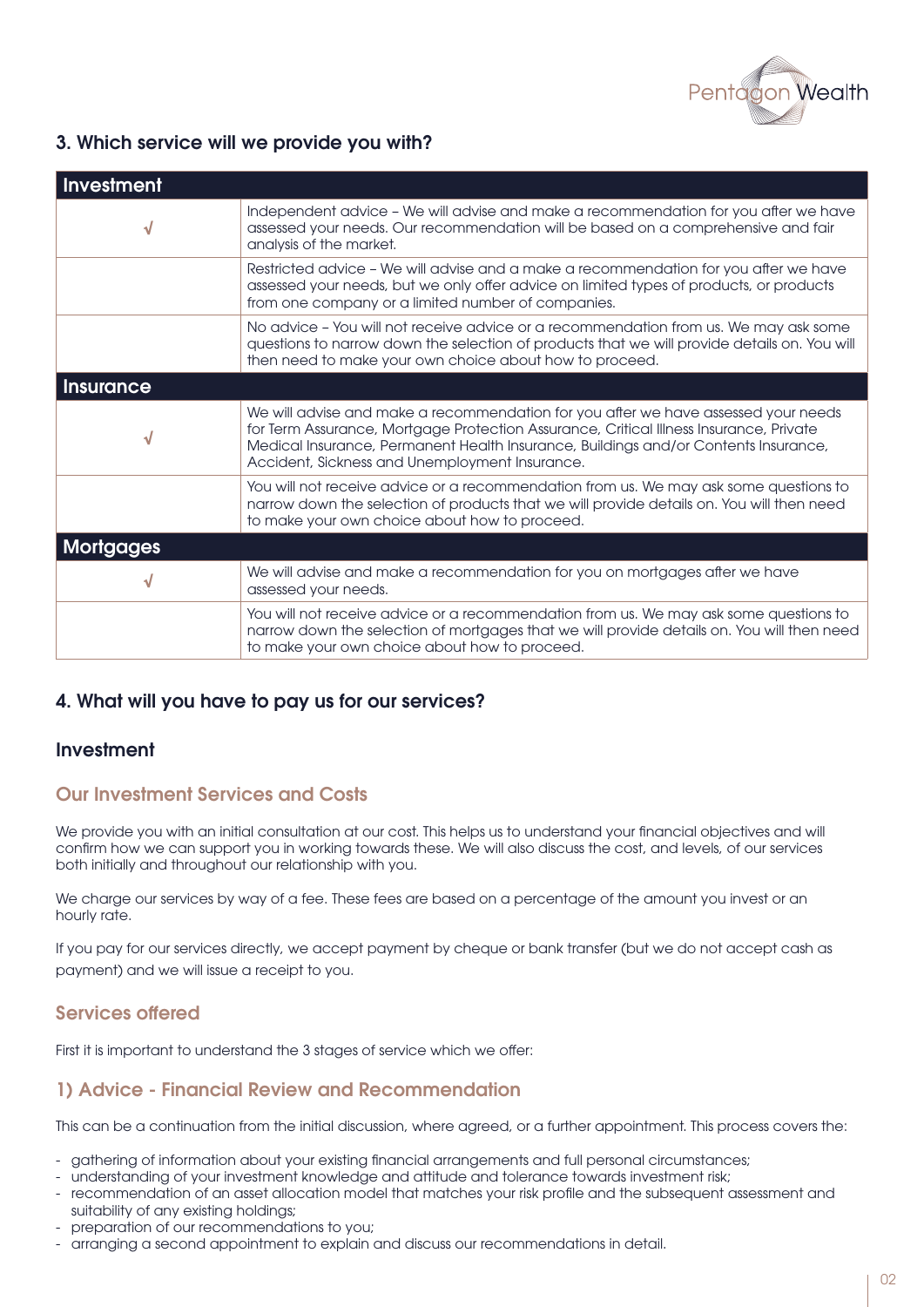

## 2) Transaction - Policy Arrangement & Implementation

Should you instruct us, preferably in writing, to proceed with any of our recommendations we will act for you in the following ways:

- handle all fund and policy administration on your behalf;
- ensure all your documents are issued in line with your expectations;
- provide confirmation of all actions taken on your behalf in writing.

### 3) Review - Ongoing Reviews and Changes to Existing Investments

We will discuss the full range of our on-going services during our initial consultation. These services include, but are not limited to, providing you with:

- structured reviews to give you peace of mind;
- assessment of your circumstances and any changes to your plans that are needed (implementation of any changes may be chargeable and will be agreed in advance)
- regular updates and information regarding your holdings

## Charging Structure

#### Advice only - For those who only require advice

| <b>Financial Planning Consultant</b> | $$175$ per hour |
|--------------------------------------|-----------------|
| <b>Administrator</b>                 | £85 per hour    |

The number of hours we work on your behalf will be detailed for you on completion of the work. Upon receipt of an invoice, payment will be required from you within 28 days of receipt.

#### Lump Sum Investments and Transfers

This service is the full financial planning option providing advice, transactions and ongoing reviews. Our charge for this service operates on a tiered structure, based on the amount you invest and/or transfer.

3% on the first £50,000 1.5% on the next £450,000 0.5% on the next £500,000 0.25% on any further monies over £1,000,000 Any monies invested are subject to a minimum charge of £1,000

This payment can either be taken from your investment upon receipt by the policy provider or paid directly by you.

Example 1: If we arrange an investment on your behalf totalling £100,000 our implementation fee would be £2,250.

Example 2: If we arrange an investment on your behalf totalling £30,000 our implementation fee would be £1,000 in line with our minimum charge.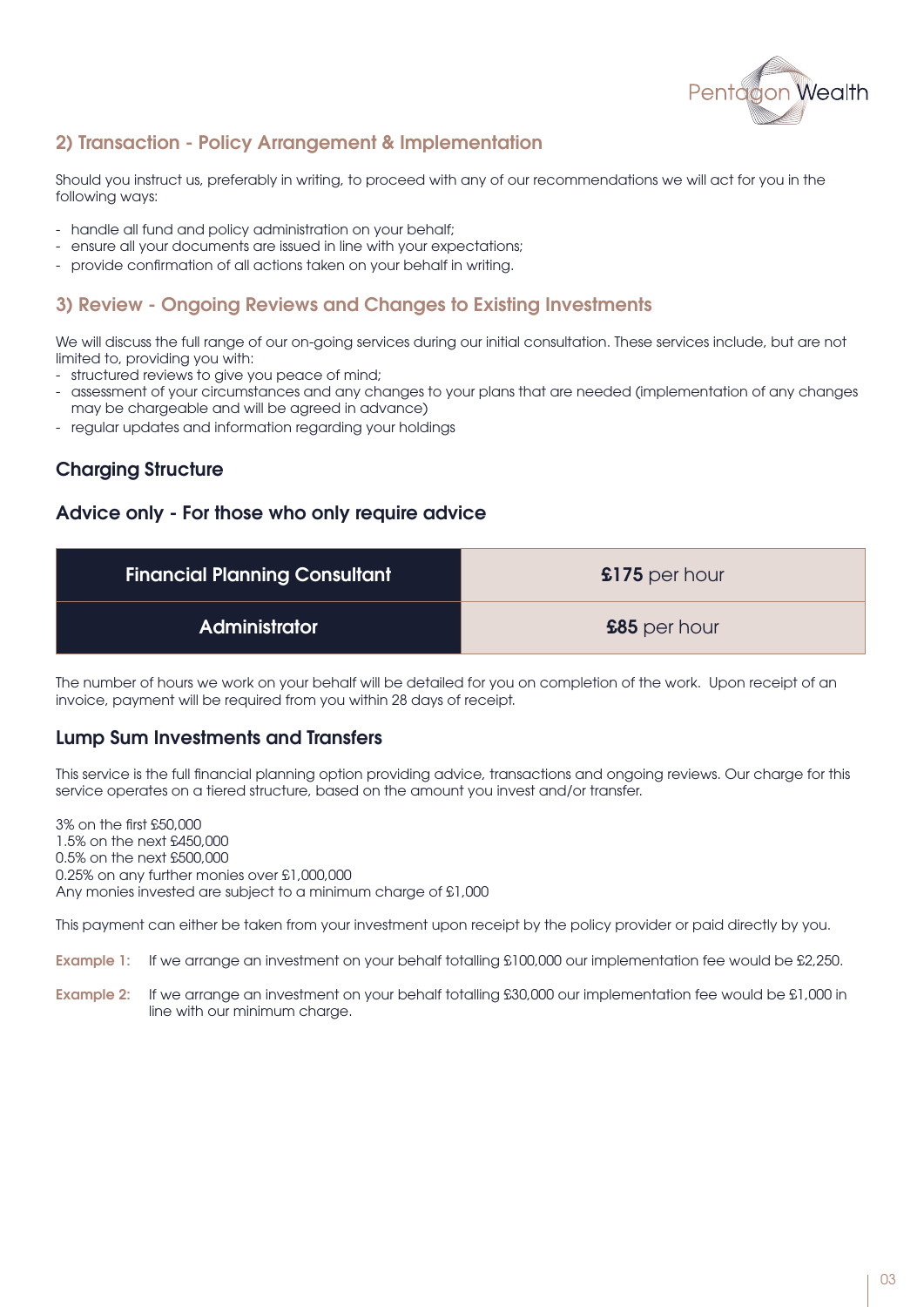

## Serviced proposition – Ongoing fees

Our charge is 1% per annum based on the value of your investment(s) at each 12 month anniversary and are paid prorata in arrears. Therefore, if the value of your investment(s) totalled £50,000 our yearly fees would be £500. The amount you pay will fluctuate with the value of your investment; if your investment increases in value the amount you pay us will also increase and if your investment falls in value the amount you pay us will reduce. Should the amount of our fee fall below £50 per annum, we will cease to provide regular reviews. You can request reviews and we will agree an appropriate fee at that time.

The charges listed above can be deducted from your investments or paid directly by you. You should note that when paid through the investments it may reduce your personal tax thresholds and/or exemption levels. Where this happens we will discuss it with you and confirm it in your personal recommendation report.

Should you decide to cancel our agreement to provide on-going services you must provide written confirmation of your decision and we will cease payments for these services within 21 business days and after collection of any due proportion of any period charges.

Serviced and Transactional Arrangements - Regular Premium Savings or Investments

Our charge for implementing a regular premium savings or investment plan is up to 25% of the first year's premium. You can pay this under either of the two options listed below:

## Option 1

You can pay this directly on commencement of the policy. If this payment is being paid directly by you, we will issue an invoice within 7 days of your investment plan going live. We must receive full payment of the invoice amount within 28 days of issue

## Option 2

You can pay the implementation fee through your policy. The payment will be deducted quarterly during the first year. For example, if you invest £100pm, we will deduct £75 from each quarterly contribution until paid in full.

Should you cease to pay premiums during the first 12 months you will be responsible for the balance of any fee which remains unpaid. In these circumstances we will issue an invoice and we must receive full payment of the invoice amount within 28 days.

## Fixed Fee

In some instances we are able to quote a fixed fee for a specific project. Please ask us for more information.

You may also ask us not to exceed a given amount without checking with you first. It is the policy of Julian Harris Financial Consultants to ask clients to sign a fee agreement prior to undertaking any chargeable work; this is to avoid any confusion at a later date.

## Cancellation rights

In most cases you can exercise a right to cancel by withdrawing from the contract. In general terms you will normally have a 30 day cancellation period for a life, pure protection, payment protection or pension policy and a 14 day cancellation period for all other policies.

For pure protection policies the start of the cancellation period will normally begin when you are informed that the contract has been concluded or, if later, when you have received the contractual terms and conditions. In other cases, the cancellation period will begin on the day the contract is concluded or, if later, the day on which you receive the contractual terms and conditions. Instructions for exercising the right to cancel, if applicable, will be contained in the relevant product disclosure information which will be issued to you.

If you cancel a single premium contract, you may be required to pay for any loss you might reasonably incur in cancelling it which is caused by market movements. This means that, in certain circumstances, you might not get back the full amount you invested if you cancel the policy.

Where we have agreed an initial fee for our advice that fee is still due where a product is either not implemented or not retained beyond the cancellation period.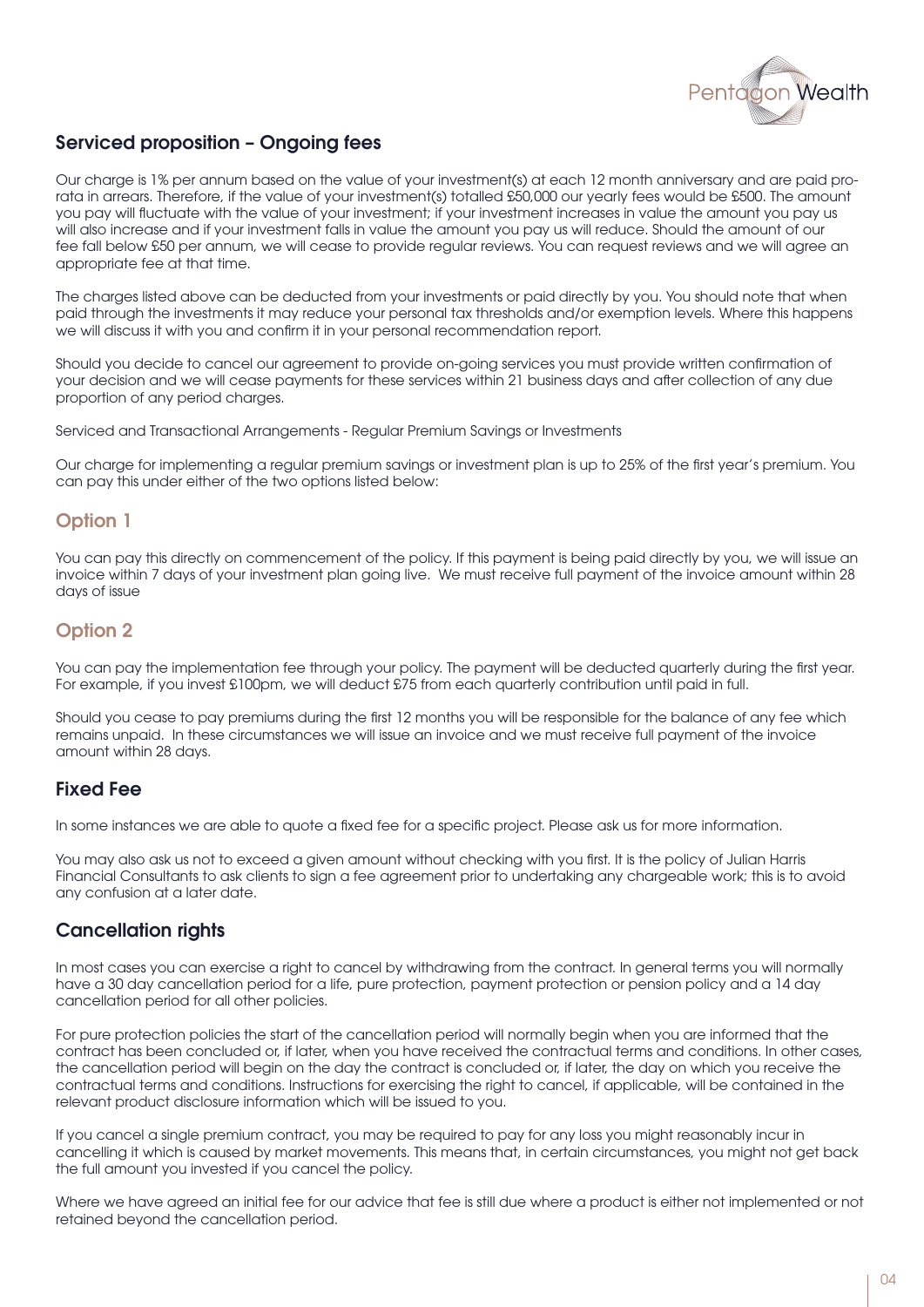

| <b>Insurance</b>                                                                                                                                                                                                                                                                                                                                                     |                                                                                                                                                                                                                                                                                                                                                |  |
|----------------------------------------------------------------------------------------------------------------------------------------------------------------------------------------------------------------------------------------------------------------------------------------------------------------------------------------------------------------------|------------------------------------------------------------------------------------------------------------------------------------------------------------------------------------------------------------------------------------------------------------------------------------------------------------------------------------------------|--|
|                                                                                                                                                                                                                                                                                                                                                                      | A fee. The exact amount will be agreed in writing before we begin any work.                                                                                                                                                                                                                                                                    |  |
| √                                                                                                                                                                                                                                                                                                                                                                    | No fee for advising and / or arranging Term Assurance, Mortgage Protection Assurance,<br>Critical Illness Insurance, Private Medical Insurance, Permanent Health Insurance, Buildings<br>and/or Contents Insurance, Accident, Sickness and Unemployment Insurance. We will be<br>paid commission based on the premium for any policy arranged. |  |
| You will receive a quotation which will tell you about any other fees relating to any particular insurance policy.                                                                                                                                                                                                                                                   |                                                                                                                                                                                                                                                                                                                                                |  |
| <b>Mortgages</b>                                                                                                                                                                                                                                                                                                                                                     |                                                                                                                                                                                                                                                                                                                                                |  |
| √                                                                                                                                                                                                                                                                                                                                                                    | A fee. The exact amount will be agreed in writing before we begin any work.                                                                                                                                                                                                                                                                    |  |
|                                                                                                                                                                                                                                                                                                                                                                      | No fee.                                                                                                                                                                                                                                                                                                                                        |  |
|                                                                                                                                                                                                                                                                                                                                                                      | A fee of £500 for arranging the mortgage payable on application. This is in addition to any<br>commission we may receive from the lender.                                                                                                                                                                                                      |  |
| You will receive a key facts illustration when considering a particular mortgage which will tell you about any fees<br>relating to it. Arranging a mortgage or other home finance product for you may involve arrangement, booking, and<br>valuation fees and the payment of commission (procuration fee) to the company by the relevant lender/product<br>provider. |                                                                                                                                                                                                                                                                                                                                                |  |
| <b>Refund Of Fees -</b> If we charge you a fee, and your mortgage does not go ahead, you will receive:                                                                                                                                                                                                                                                               |                                                                                                                                                                                                                                                                                                                                                |  |
|                                                                                                                                                                                                                                                                                                                                                                      | A full refund if the lender rejects your application.                                                                                                                                                                                                                                                                                          |  |
|                                                                                                                                                                                                                                                                                                                                                                      | A refund of £500 if your application falls through.                                                                                                                                                                                                                                                                                            |  |

#### 5. Who regulates us?

Pentagon Wealth is an appointed representative of Julian Harris Financial Consultants, Julian Harris House, Musgrove, Ashford, Kent TN23 7UN, which is authorised and regulated by the Financial Conduct Authority. Our FCA Register number is 153566. Our permitted business is advising and arranging Mortgages, Non-investment insurance contracts, investments and pensions. You can check this on the FCA's Register by visiting the FCA's website www.fca.org.uk or by contacting the FCA on 0845 606 1234

#### 6. What to do if you have a complaint

If you wish to register a complaint, please contact us:

In writing: Write to The Compliance Officer, Julian Harris House, Musgrove, Ashford, Kent TN23 7UN.

√ No refund if you decide not to proceed.

By phone: Telephone 01233 661960.

If you cannot settle your complaint with us, you may be entitled to refer it to the Financial Ombudsman Service.

#### 7. Are we covered by the Financial Services Compensation Scheme (FSCS)?

We are covered by the FSCS. You may be entitled to compensation from the scheme if we cannot meet our obligations. This depends on the type of business and the circumstances of the claim.

#### Investment

Most types of investment business are covered for up to £85,000, per eligible person, per firm.